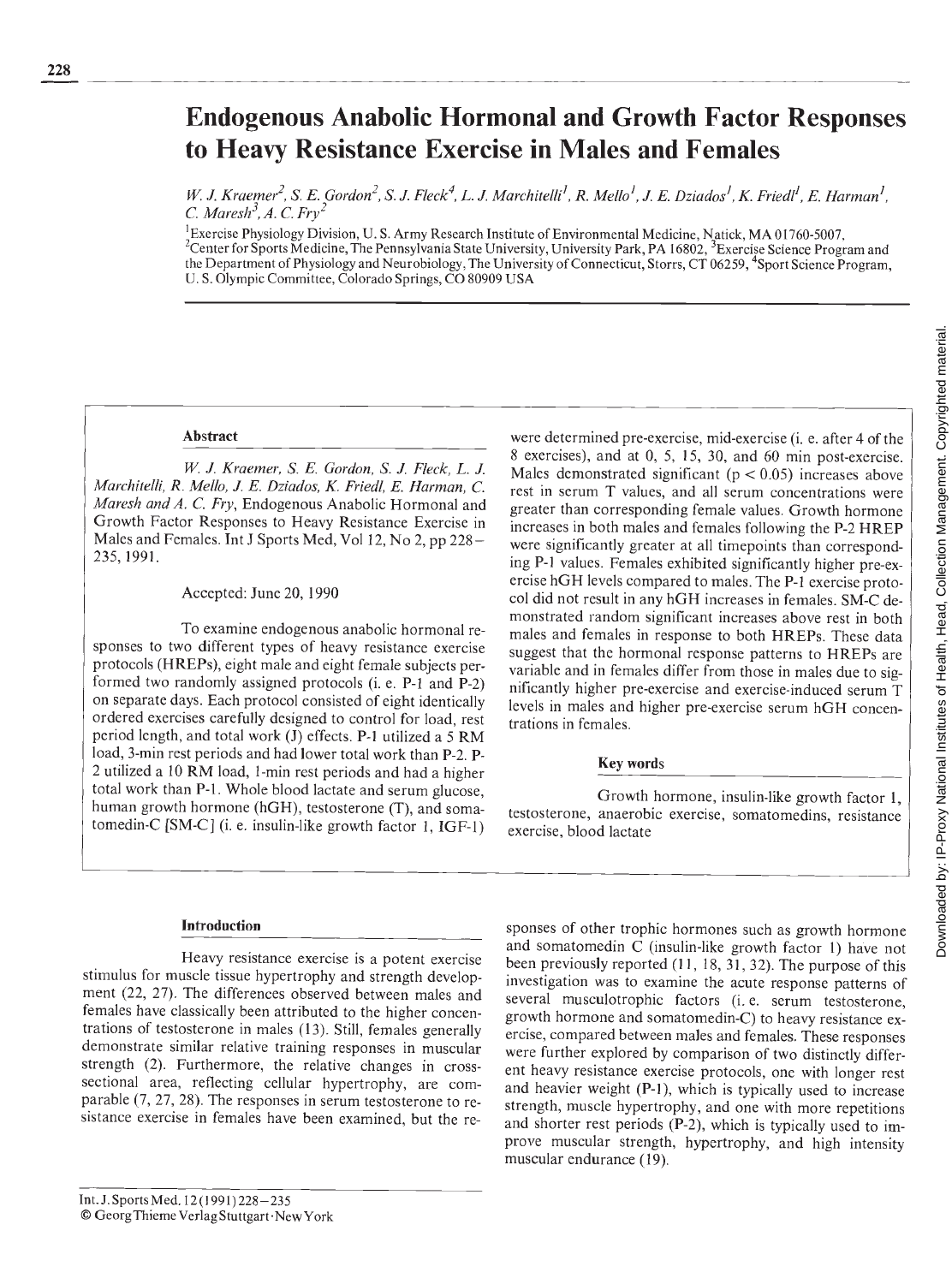## **Methods**

Eight male and eight female subjects gave written informed consent to participate in this investigation. The physical characteristics of the subjects were  $(\bar{x} \pm 1 \text{ SD})$ : age (yrs), males,  $24.7 \pm 4.5$ , females,  $23.1 \pm 3.3$ ; height (cm), males,  $178.5 \pm 8.2$ , females  $161.6 \pm 8.1$ ; body mass (kg), males,  $82.1 \pm 12.1$ , females,  $60.4 \pm 4.46$ ; body fat (%), males,  $16.1 \pm 4.5$ , females,  $28.5 \pm 6.1$ . All subjects had recreational experience with resistance training but none were competitive lifters. All subjects were healthy and none were using medications. Each subject denied any history of anabolic steroid use. All females were determined to be eumenorrheic according to methods previously described (8) and as defined by regular 28—32 day menstrual cycles over the previous year. None of the females had used oral contraceptives or an intrauterine device within the past year (8). A minimum of two weeks were utilized for experimental protocol familiarization, descriptive testing, and load verifications (5 RM and 10 RM) for each experimental exercise protocol. Determination of each subject's percent body fat using hydrostatic weighing (computer inter- faced with a load cell) and standard body composition methodology as previously described (12, 33) was also accomplished during this time.

During the preliminary testing period, one repetition maximum (1 RM) testing was performed for each lift with a warm-up of  $5-10$  repetitions at  $40-60$ % of the perceived maximum. After a 1-min rest and stretching, 3-5 repetitions were performed with  $60-80\%$  of the perceived maximum. Three to four subsequent attempts were then made to determine the 1 RM with 3—5 minutes rest between lifts. The test-retest reliability for each of the lifts was between 0.91 and 0.95. A complete range of motion and proper technique were required for each successful 1 RM trial. No injuries were observed in any of the testing. No I RM determinations were made for the sit-up exercise as only the 5 RM and 10 RM loads were determined for use in the experimental protocol.

The two distinctly different heavy resistance exercise protocols (HREPs) were performed in random order. Each experimental test was performed at the same time of day on separate days with a minimum of 72 hours rest between experimental sessions. The experimental design of each protocol is shown in Table 1. The P-I exercise protocol was a five repetition maximum (5 RM) based workout which incorporated  $62.1 \pm 4.6\%$ longer rest intervals (*i. e.* three minutes) and heavier weight (5) RM) lifted. The P-2 exercise protocol was a 10 RM based workout with one minute rest between sets. As heavy resistance exercise protocols, both routines produce increases in muscular strength and hypertrophy. The P-1 protocol is one typically utilized for "strength" training, while the P-2 protocol is typically used by serious resistance trainees for the development of strength, hypertrophy, and high intensity muscular endurance (19). The same order of exercise was used in both HREPs. P-2 workouts for both male and females consisted of significantly ( $p < 0.05$ ) greater total work (J): males P-1,  $49,980 \pm 10,473.9$ , P-2,  $60,427.3 \pm 13,428.8$ ; females P-1,  $24,501.1 \pm 2,827.0$ , P-2,  $31,580.3 \pm 3,278$ . Understandably, total work for the females in both P-1 and P-2 was significantly less than that of the male subjects. Still, the relative loads (% 1 RM) utilized were not significantly different between males and females in any of the lifts performed. Depending

|  | Table 1 Experimental heavy resistance exercise protocols |  |  |  |  |
|--|----------------------------------------------------------|--|--|--|--|
|--|----------------------------------------------------------|--|--|--|--|

| Exercise order |                       | Repetition maximum (RM) and<br>number of sets |                       |  |  |
|----------------|-----------------------|-----------------------------------------------|-----------------------|--|--|
|                |                       | $P-1$                                         | P-2                   |  |  |
| 1.             | Bench press           | 5 RM $\times$ 5 sets                          | 10 RM $\times$ 3 sets |  |  |
| 2.             | Double leg extensions | $5 \,$ RM $\times$ 5 sets                     | 10 RM $\times$ 3 sets |  |  |
| 3.             | Military press        | $5 \text{ RM} \times 3 \text{ sets}$          | 10 RM $\times$ 3 sets |  |  |
| 4.             | Bent leg incline      |                                               |                       |  |  |
|                | sit-ups               | 5 RM $\times$ 3 sets                          | 10 RM $\times$ 3 sets |  |  |
| 5.             | Seated rows           | 5 RM $\times$ 3 sets                          | 10 RM $\times$ 3 sets |  |  |
| 6.             | Lat pull down         | 5 RM $\times$ 4 sets                          | 10 RM $\times$ 3 sets |  |  |
| 7.             | Arm curls             | 5 RM $\times$ 3 sets                          | 10 RM $\times$ 3 sets |  |  |
| 8.             | Leg press             | 5 RM $\times$ 5 sets                          | 10 RM $\times$ 3 sets |  |  |

P-1 used 5 AM load and 3-mm rest periods, P-2 used 10 RM load and 1-min rest periods;

\* Exercises 4 and 7 were performed using free weights, all other exercises were performed using a Universal weight machine.

upon the exercise, the 5 RM represented a range of  $80 - 95\%$  of the 1 RM, and the 10 RM represented a range of 70—85% of the 1RM.

by the priories and special states were structured by the structure of the structure of the structured proportionally set is the 5 RM represented a range of 80–95% of the 10 RM represented a range of 70–85% of the  $\frac{1}{2$ for each subject with grip widths and positions marked and kept constant for each exercise. Each workout was designed to provide the same relative exercise stress for comparative purposes. Lifting work was calculated as weight X vertical distance moved per repetition X number of repetitions. The computer program took into consideration the vertical distance moved of both the iron plates and the centers of gravity of the lifter's body segments. These distances were obtained from measurements on the subjects and equipment when they were in the starting and ending exercise positions. Anthropometric tables were used to locate body segment centers of gravity and to estimate the body segment weights from total body weight (34).

All subjects refrained from ingestion of alcohol or caffeine for 24 hrs prior to testing. Dietry analysis (Nutri-Calc, PCD System, Inc., Penn Yan, NY) for the 3 days prior to each experimental session was obtained from a food diary and demonstrated normal RDA caloric, nutrient, vitamin, and mineral intakes. Values were: (mean  $\pm 1$  SD)<br>62.1  $\pm$  4.6% carbohydrate, 12.3  $\pm$  2.8% protein, and carbohydrate,  $25.6 \pm 5.3$ % fat. While it was not the purpose of the study to match diets on each test day, similar caloric, vitamin, mineral, and nutrient intakes were observed prior to each test. Urine nitrogen determinations verified that all subjects were within the normal range for positive nitrogen balance prior to each test session. Experimental testing of the female subjects was timed to the early follicular phase  $(2-4)$  days after the onset of menses) (8).

Subjects reported for the experimental session and venous blood samples were obtained in a semi-recumbant position, which was used for all samples. Testing was started in the morning  $(8-10 a. m.)$  and each subject was tested at the same time of day to reduce the effects of any diurnal variations on the hormonal concentrations. The venous blood samples were obtained from an indwelling 20 gauge teflon (3.75 cm) cannula placed in a superficial arm vein on the radial aspect of the arm. The teflon cannula was kept patent with a continuous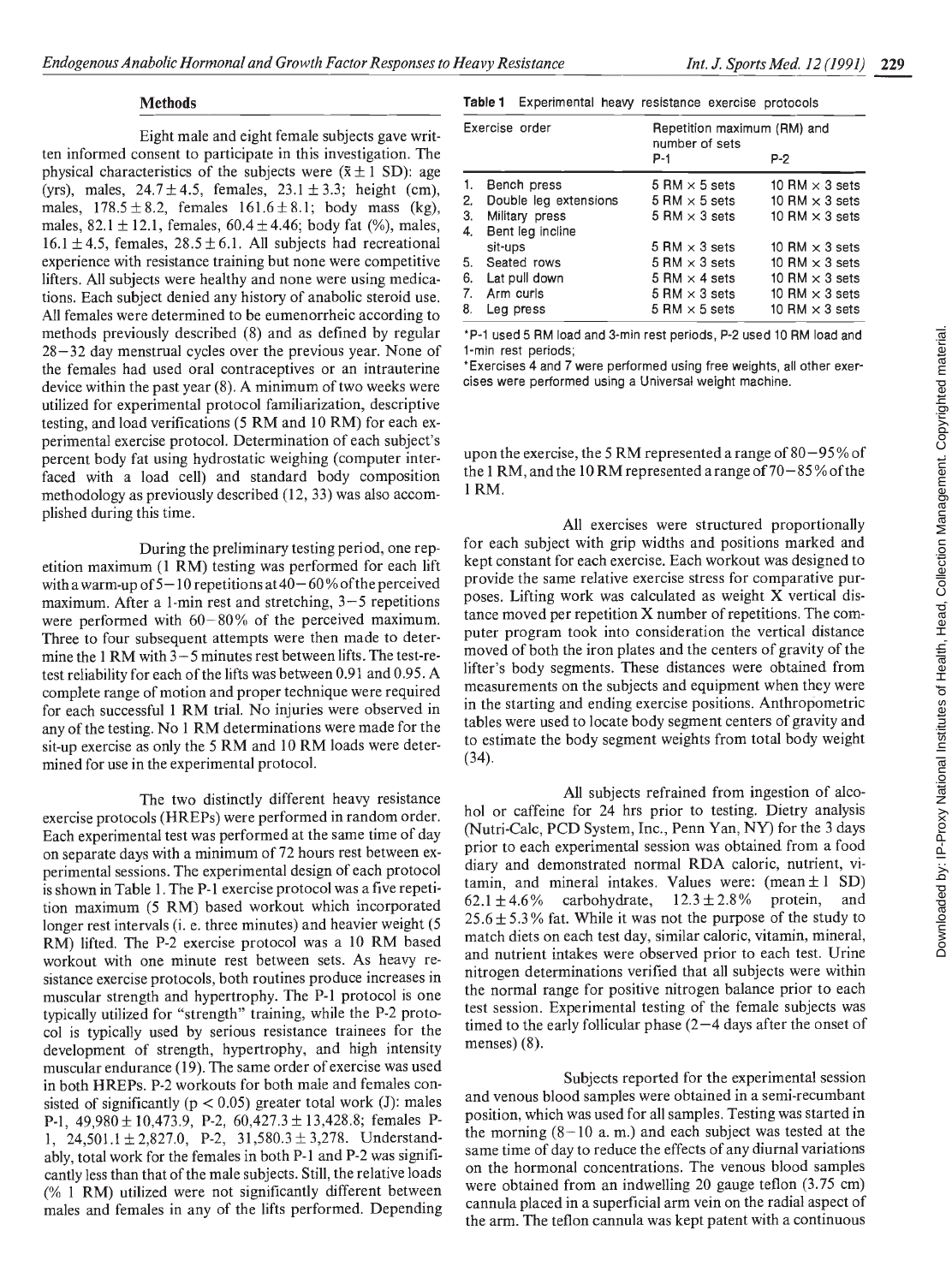|  |  | Table 2 The mean $(\pm 1$ SD) responses of serum glucose and whole blood lactate to the heavy resistance exercise protocols |  |
|--|--|-----------------------------------------------------------------------------------------------------------------------------|--|
|--|--|-----------------------------------------------------------------------------------------------------------------------------|--|

| Males                               |         | Pre            | Mid                           | 0                             | 5                             | 15                          | 30                            | 60                            |
|-------------------------------------|---------|----------------|-------------------------------|-------------------------------|-------------------------------|-----------------------------|-------------------------------|-------------------------------|
| Serum<br>Glucose<br>$(mmol·-1)$     | $P-1$ : | 5.03<br>(0.35) | 5.09<br>(0.21)                | 5.19<br>(0.30)                | 5.24<br>(0.24)                | 5.16<br>(0.32)              | 5.09<br>(0.28)                | 4.88<br>(0.25)                |
|                                     | $P-2:$  | 5.32<br>(0.87) | 4.77<br>(0.79)                | 4.91<br>(0.77)                | 5.21<br>(1.11)                | 5.19<br>(0.97)              | 5.17<br>(0.67)                | 4.68<br>(0.45)                |
| Whole Blood                         |         |                |                               |                               |                               |                             |                               |                               |
| Lactate<br>$(mmol·$ <sup>-1</sup> ) | P1:     | 1.33<br>(0.40) | $3.12*$<br>(0.98)             | $4.39*$<br>(3.13)             | $2.63*$<br>(0.90)             | $2.15*$<br>(0.71)           | 1.63<br>(0.44)                | 1.27<br>(0.19)                |
|                                     | $P-2:$  | 1.15<br>(0.26) | $7.87^{\texttt{a}}$<br>(2.69) | $8.61^{\texttt{a}}$<br>(2.84) | 8.52 <sup>'ab</sup><br>(2.69) | $6.46^{a}$<br>(2.75)        | $3.72^{\texttt{a}}$<br>(1.24) | $2.44^{\texttt{a}}$<br>(0.93) |
| Females                             |         |                |                               |                               |                               |                             |                               |                               |
| Serum<br>Glucose<br>$(mmol·^{-1})$  | $P-1:$  | 5.14<br>(0.38) | 5.14<br>(0.38)                | 4.83<br>(0.35)                | 4.86<br>(0.23)                | 4.93<br>(0.21)              | 4.76<br>(0.36)                | 4.59<br>(0.35)                |
|                                     | $P-2:$  | 5.06<br>(0.41) | 5.19<br>(0.94)                | 5.23<br>(0.49)                | 5.27<br>(0.75)                | 5.10<br>(0.78)              | 4.80<br>(0.55)                | 4.54<br>(0.31)                |
| WholeBlood                          |         |                |                               |                               |                               |                             |                               |                               |
| Lactate<br>$(mmol·-1)$              | P.1:    | 1.40<br>(0.43) | $3.37*$<br>(0.78)             | $3.14*$<br>(1.21)             | $2.41*$<br>(0.81)             | $2.31*$<br>(1.12)           | 1.71<br>(0.98)                | 1.48<br>(0.73)                |
|                                     | $P-2:$  | 1.36<br>(0.50) | $7.57^{\text{a}}$<br>(1.03)   | $7.87^{\texttt{a}}$<br>(1.57) | $6.20^{a}$<br>(1.79)          | $5.06^{\text{a}}$<br>(0.99) | $3.48^{a}$<br>(0.88)          | 2.15<br>(0.85)                |

 $t = p < 0.05$  from corresponding pre-exercise value;

 $a = p < 0.05$  from corresponding P-1 workout;

 $b = p < 0.05$  from corresponding female value.

flow of isotonic saline (30 ml·hr<sup> $-$ )</sup>. Prior to obtaining a resting blood sample, a 20-min equilibration period was utilized. Subjects knew they would not immediately start to exercise after the resting blood sample was obtained. The exercise protocol started 10 min after the resting blood sample had been obtained. This procedure was shown during pilot testing to eliminate any significant anticipatory increases in hormonal responses previously thought to affect the examination of exthroughout the exercise protocols and recovery. Blood samples were obtained pre-exercise, mid-exercise (i. e. after 4 exercises) and at 0 (immediately post), 5, 15, 30, and 60 min following each exercise protocol. All blood samples were processed, centrifuged for 15 minutes at  $3000 \times g$ , serum harvested, and stored at  $-120$  °C until analyzed.

Fresh blood samples were immediately analyzed in duplicate for whole blood lactate by an enzymaticamperometric method (Lactate Analyzer-640, Wolverine Med Inc. Inc., Grand Rapids, MI). Serum samples were assayed for glucose concentrations by an automated glucose oxidase reaction (23-Glucose Analyzer, Yellow Springs, Inc., Yellow Springs, OH). Blood was analyzed in triplicate for hemoglobin using the cyanmethemoglobin method (Sigma Chemical Co., St. Louis, MO) and for hematocrit by microcapillary technique. Relative percent changes in plasma volume were calculated according to equations by Dill and Costill (9).

Serum testosterone (T), human growth hormone (hGH), and somatomedin-C (SM-C) (i. e. insulin-like growth factor, IGF-l) concentrations were determined in du-

ercise responses (6). Water intake was allowed ad libitum Angeles, CA), which was sensitive to a detection limit of 0.38 (2.63) (2.63) (1.24) (0.95) (1.24) (0.95) (0.95) (2.8) (2.8) (0.95) (2.8) (2.8) (0.95) (2.8) (0.95) (2.8) (0.95) (2.8) (0.95) (2.8) (0.95) (2.8) (0.97) (1.24) (0.98) (0.95) (2.8) (0.97) (1.24) (0.98) (0.97) (1.24) (1.12) and female RIAs for T were performed in different assays to allow for appropriate sensitivity adjustments of the standard curves. Determinations of different serum immunoreactivity values were accomplished with the use of a Beckman 5500 gamma counter and on-line data reduction system. Serum samples were analyzed in duplicate for T using an  $^{125}$  solid phase radioimmunoassay (Diagnostic Products Corp., Los  $n_{\text{mol}}$ ,  $^{-1}$  Intra- and inter-assay variances were calculated to be less than 3.6% and 4.7%, respectively, with a 3.3% crossreactivity with dihydrotestosterone. Serum samples were analyzed in duplicate for human growth hormone utilizing an  $^{125}I$ liquid phase RIA with a double antibody technique (Cambridge Medical Diagnostics, Bellerica, MA). The assay was sensitive to a detection limit of 0.24  $\mu$ g·l<sup>-1</sup>. Intra- and interassay variances were calculated to be less than 4.2% and 4.8% respectively. Serum samples were analyzed in duplicate for SM-C (IGF-1) using an  $1231$  double antibody disequilibrium RIA with a preliminary ODS-silica extraction procedure (mc-Star Corp., Stiliwater, MN). Total serum SM-C (JGF-1) was determined in this assay. The assay was sensitive to a detection limit of  $\leq 2.0$  nmol $^{-1}$ and had  $\leq 0.01$ % crossreactivity with IGF-2. Intra- and inter-assay variances were less than 4.5% and 4.9%, respectively.

> Statistical analyses of the data were accomplished utilizing a multivariate two-way analysis of variance with repeated measures. Tukey post-hoc tests were calculated to determine pairwise differences. Significance in this investigation was chosen at  $p < 0.05$ .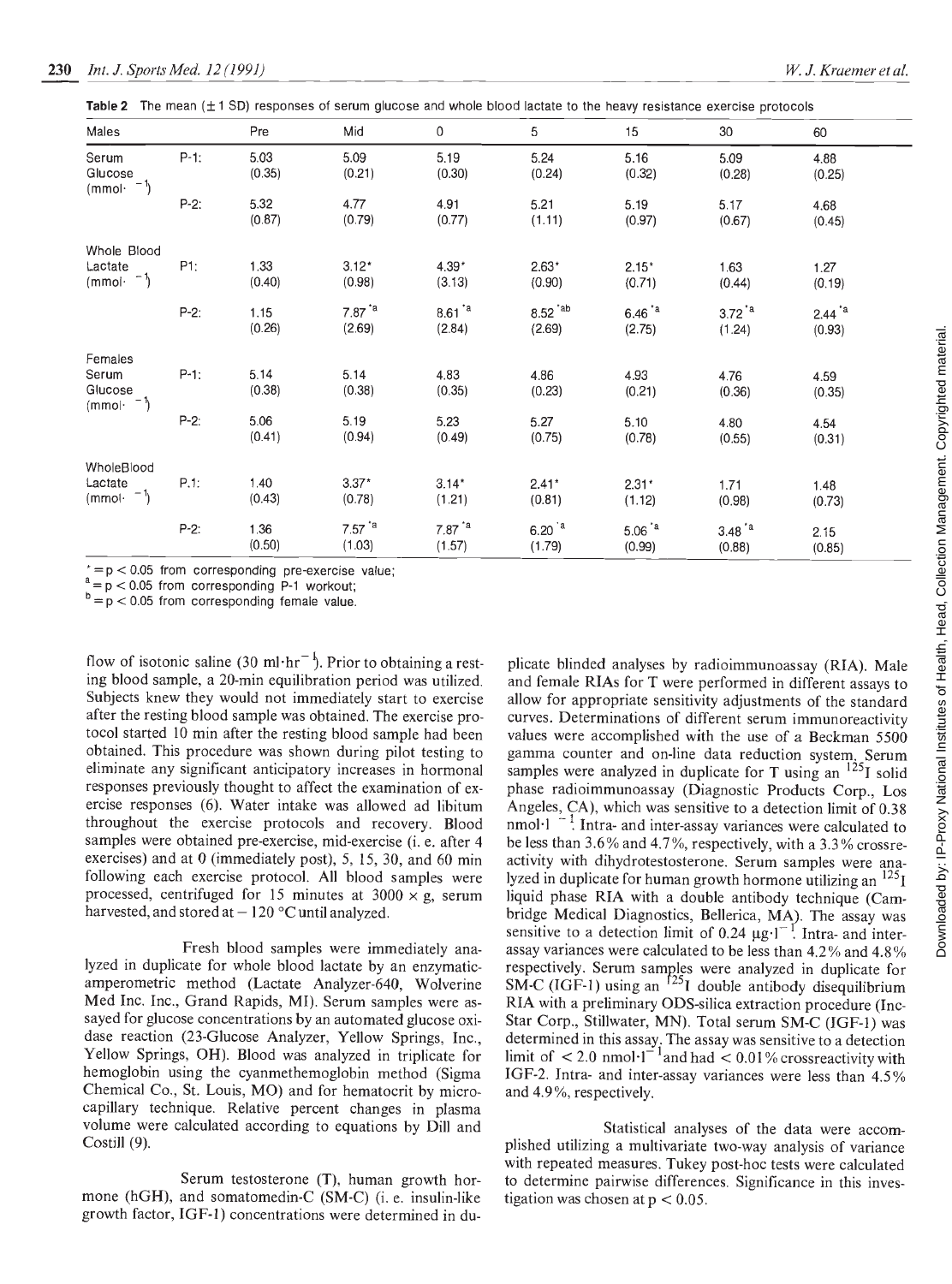

from corresponding pre-exercise values and  $+= p < 0.05$  from corresponding female values

Results

Serum testosterone (nmol $\cdot$ l $-$ <sup>1</sup>

Serum testosterone (nmol $\cdot$  $\vdash$ <sup>1</sup>)

The effects of the two resistance exercise protocols on whole blood lactate and serum glucose values for males and females are shown in Table 2. No changes or differences were observed in serum glucose concentrations. Whole blood lactate concentrations were significantly elevated by both protocols in both males and females, and concentrations were increased more in the P-2 exercise protocols than in the P-i workout for both males and females. There was only a transiently higher concentration in the male P-2 exercise protocol compared to the females (at 5-min recovery period interval).

Serum testosterone responses are shown in Fig. 1. Concentrations were increased in males by both exercise protocols and for up to 15 mm into the recovery periods. Mid-exercise values in males were significantly greater in P-2 than in P-l. All male values were significantly higher than corresponding female values at every timepoint measured. greater than corresponding P-2 serum T concentrations for males.

Growth hormone responses are shown in Fig. 2. Markedly different response patterns were observed between the two HREPs for both males and females, with a significantly greater increase in hGH concentrations in P-2; midexercise values in the males were significantly greater than in P-i. In P-i, significant increases in serum levels above pre-exercise values were observed for the males at mid-exercise and at 30 min following the exercise protocol. No significant hGH increases above pre-exercise values were observed in P-i for female subjects. Furthermore, in both P-i and P-2 HREPs, females exhibited significantly higher pre-exercise serum hGH values than males. In P-2, females demonstrated significant increases in serum hGH at mid-exercise and at 0, 5, and 15 min following exercise, and males increased hGH at all time points. For both males and females, P-2 values, other than pre-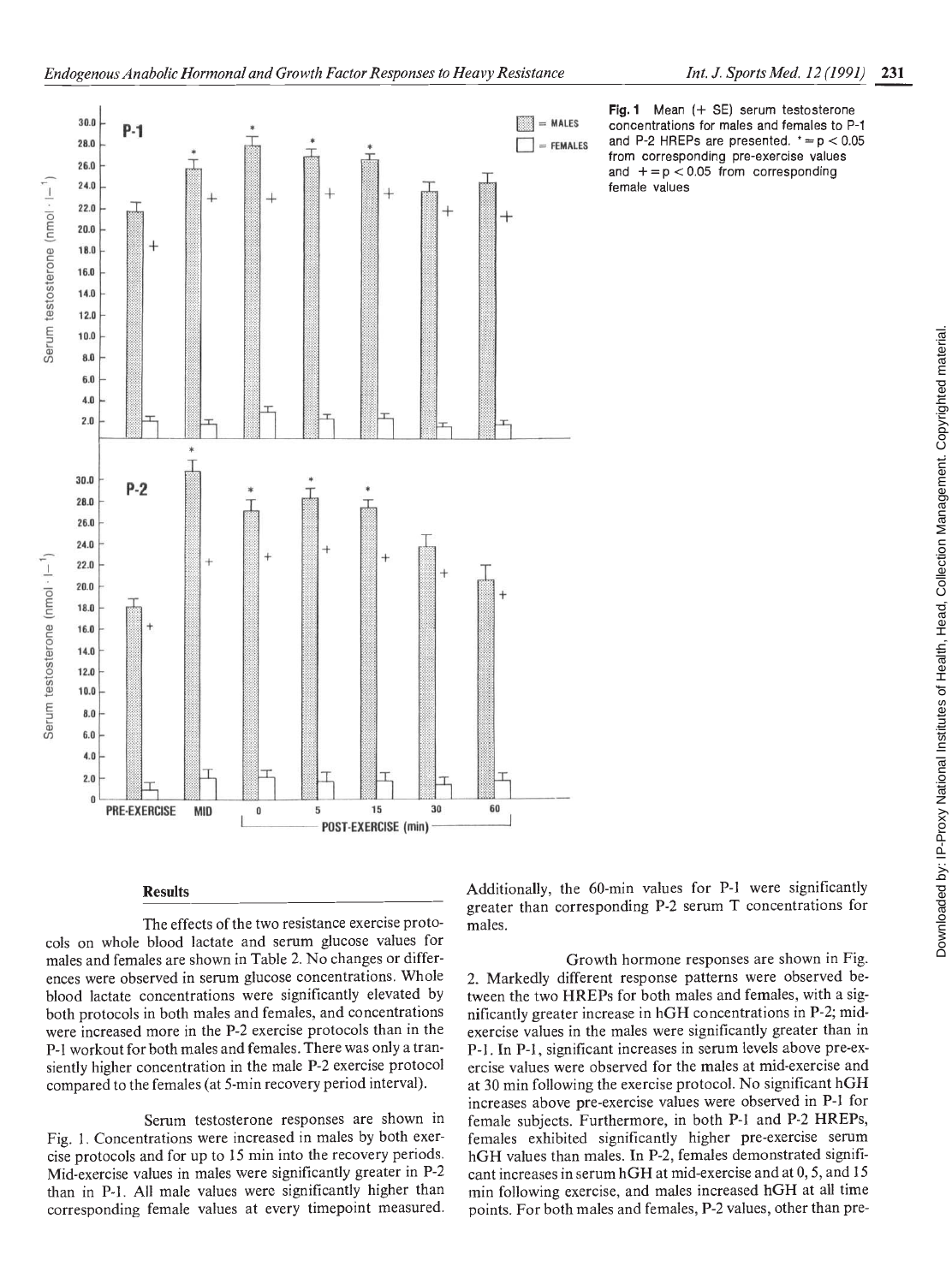

Fig. 2 Mean  $(+$  SE) serum human growth hormone concentrations for males and females to P-i and P-2 HREPs are presented.  $* = p < 0.05$  from corresponding pre-exercise values and  $+$  =  $p$  < 0.05 from corresponding female values

exercise, were all significantly greater than corresponding P-i serum hGH concentrations.

Fig. 3 shows the responses of serum somatomedic-C (insulin-like growth factor 1) to P-1 and P-2 resistance exercise protocols. In P-1, males demonstrated significant increases in serum values immediately following exercise, and females significantly increased serum SM-C 60 min following exercise. For the females, P-1 values at 60 min postexercise were significantly greater than corresponding P-2 values. In P-2, SM-C significantly increased above resting levels at mid-exercise, 0 and 5 mm for the males and at midexercise and immediately following exercise for the females. For the females, P-2 values at mid-exercise were significantly greater than corresponding P-I values.

Changes in plasma volume shifts during recovery were negligible. The greates % change in plasma volume were observed pre- to immediately post-exercise and were as follows  $(\bar{x} \pm 1 \text{ SD})$ :

males P-1 = -4.1 ± 8.4%, P-2 = -4.1 ± 8.8%; females,  $P-1 = -0.5 \pm 7.7\%, P-2 = -6.0 \pm 7.2\%$ .

# **Discussion**

The most remarkable finding of this investigation was the difference in hGH stimulation by the two resistance exercise protocols for both men and women. The more anaerobic P-2 HREP produced a clear and sustained elevation of hGH, while the P-i exercise protocol had virtually no effect on hGH concentrations in the female subjects. Furthermore, a substantially lower hGH response in the P-i compared to the P-2 protocol was observed in the males. While the relative contributions of various physiological mechanisms to the observed response patterns remain unclear, changes in hGH have been shown to be influenced by hypoxia, acid base shifts, and breath holding (10, 26, 29). Differential response patterns of hGH using heavy and light leg press exercise protocols have been shown previously for men in a study by Van Helder et al. (30). The data from this investigation demon-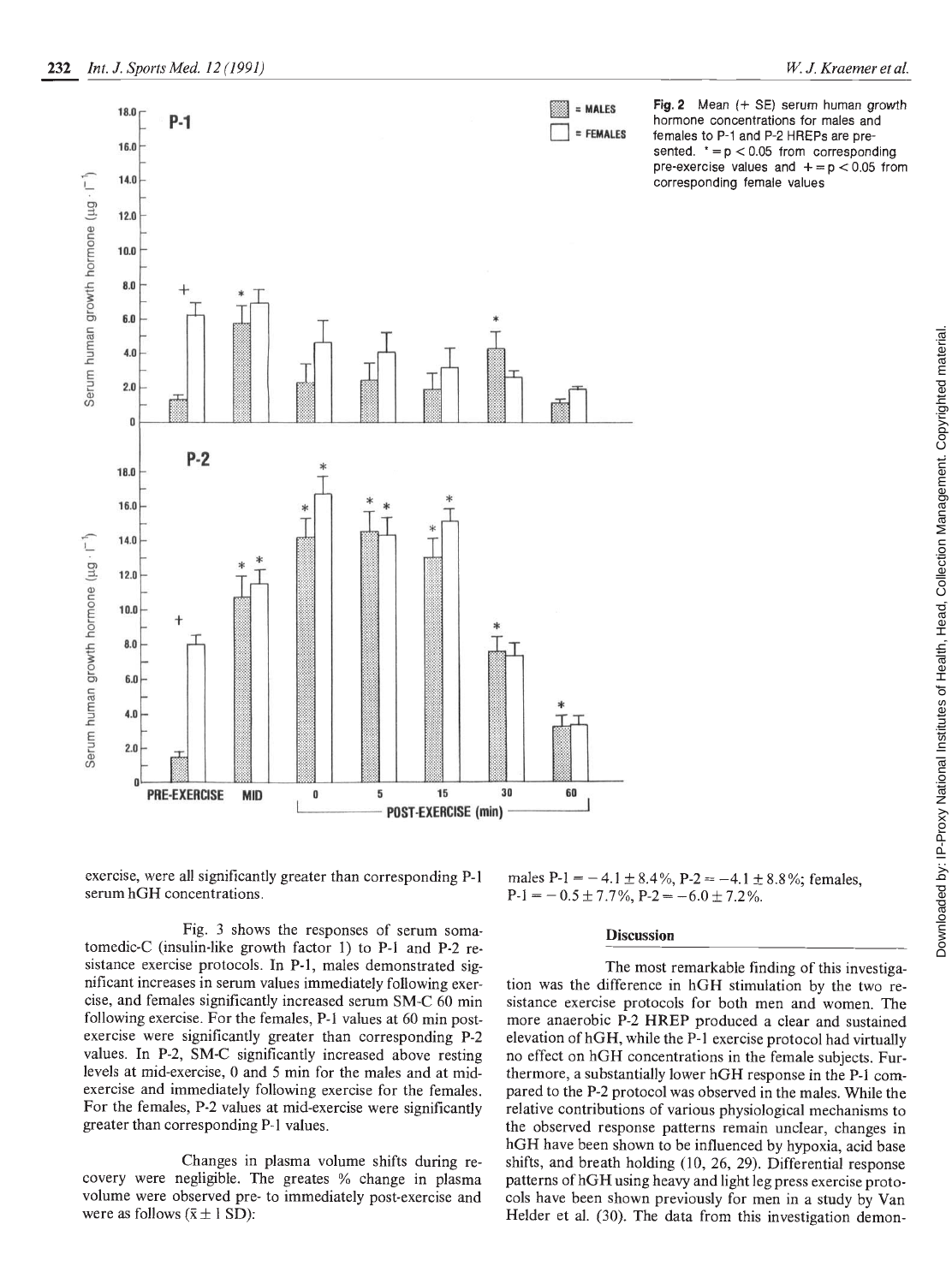

Fig. 3 Mean (+ SE) serum somatomedin-C (IGF-1) concentrations for males and females to P-1 and P-2 HREPs are presented.  $* = p < 0.05$  from corresponding pre-exercise and  $+ = p < 0.05$  from corresponding female values

strate that hGH responses in men are sensitive to both HREPs, but the high volume, 10 RM load, using short rest periods appears to augment the magnitude of the hGH response in both males and females. The adaptational importance of an augmented response of serum hGH to such a high volume, 10 RM load, and short rest protocol HREP, (i. e. P-2) for exercise prescription of resistance training for women during various phases of the menstrual cycle remains to be investigated. At present, the combined effects of a higher volume, shorter rest, and moderate intensity resistance workout produce a dramatic stimulus to serum hGH responses. Studies are needed to partition out the individual effects of single variables.

The baseline differences in serum hGH concentrations between males and females are almost certainly related to the estrogen sensitization of somatotrophs which gives a well-established increased responsiveness to a wide variety of stimuli in women (26). It is unclear why female responses to the HREPs were not greater than those observed for the males. It is possible that despite the same relative exercise stress, the lower absolute total work for each of the HREPs might account for the lack of a greater exercise responsitivity. The relaand women. Still, the contribution of absolute total work, irrespective of other exercise variables (e. g. load, rest periods, etc.), remains to be examined.

The absence of a consistent response pattern of serum SM-C (IGF-1) may be due to a variety of mechanisms involved with determining peripherial blood levels. A direct response of SM-C to the increased hGH stimulation observed in this study might not have been expected over the 1-hr recovery time period observed, since hGH stimulated mRNA synthesis (which results in an increased SM-C production) does not peak until 3 to 9 hrs later  $(1, 3, 14, 23)$ . Due to the complex interactions of SM-C secretion with transporter protein attachment and release, receptor equilibrium, and receptor binding actions, the serum response patterns may reflect a more integrated response of such physiological mechanisms. Alternatively, the significant increases which were observed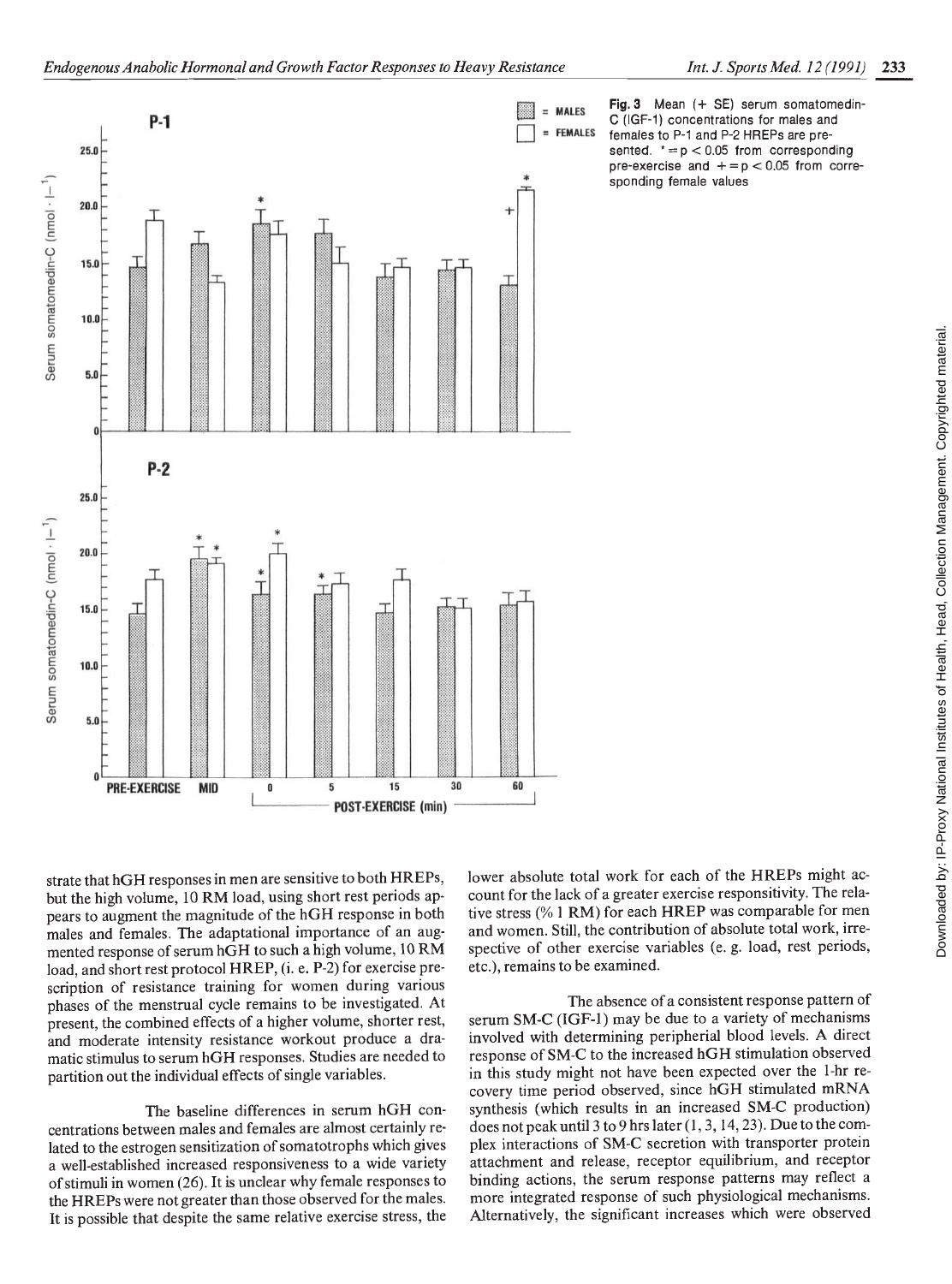could represent a non-hGH mediated release or transient increases in serum transporter protein release due to receptor binding turnover. Further study is needed to clarify such mechanisms.

In contrast to the hGH hormonal response, T was acutely stimulated by both HREPs in males. Previous studies in male subjects have demonstrated that serum T responses are a function of the amount of muscle mass utilized in the exercise protocol and the total work performed (11, 15, 18, 25, 31). Conversely, in this study, serum T concentrations in  $\frac{1}{2}$ females remained unaffected by either HREP. This suggests that the serum increases observed in males is mediated through the pituitary-testicular axis, either by increased secretion rates or by alterations in testicular blood flow, instead of through systematic fluid shifts or reduced hepatic clearance  $\frac{4}{3}$ rates (4,24).

Although levels of androstenedione are 10fold higher than T in females and responsive to resistance exercise, T and dihydrotestosterone are still the more potent musculotrophic androgens (1, 13, 16, 17, 20, 31), with important target receptors and effects in the upper body musculature. The lower levels of these androgens normally encountered in females and the absence of any stimulation by these two different HREPs suggest reasons why females typically do not achieve levels of upper body muscularity and strength achieved by males (2). While one study has demonstrated that small increases in serum T may be possible in females (6), our study supports previous investigations which have not found any acute effects on serum T concentrations (11, 18, 31, 32). Thus in females, it appears that other endogenous anabolic hormonal mechanisms may play a more prominent role in physiological adaptations to heavy resistance training.

In summary, heavy resistance exercise stimulates acute endogenous anabolic responses. These responses may differ depending upon the type of exercise protocol utilized. Growth hormone appears to be the most sensitive to change in program design. Female hormonal responses in this<br>study appear to differ due to higher resting levels of growth study appear to differ due to higher resting levels of growth hormone during the early follicular stage of menstrual cycle and a general lack of testosterone responsiveness to either heavy resistance exercise protocol. The adaptational effects of such differential hormonal responses to heavy resistance exercise on cellular adaptations in muscle, connective tissue, and bone remain to be demonstrated.

#### Acknowledgements

The authors would like to thank Joann Ruble and  $\frac{17}{17}$ Carol Glunt for their help in the preparation of this manuscript. Also, special thanks go to Dini McCurry, Charles Cruthirds, Peter Frykman, and Alan Vela for their help in data collection and laboratory analyses. The authors would also like to thank Dr. Paul Rock for his additional help as a medical monitor. Finally, the authors would like to thank a  $\frac{Sci~Sports~Exercise~20~(supp1):~S152-S157,~1988.}{K}$ dedicated group of test subjects who gave a great deal of their time and effort to make this study possible.

# Human Research

Human subjects participated in these studies after<br>and informed voluntary consent. Investigators ad. 21 giving their free and informed voluntary consent. Investigators ad-

hered to AR 70–25 and USAMRDC Regulation 70–25 on Use of Volunteers in Research.

The views, opinions, and/or findings contained in this report are those of the author(s) and should not be construed as an official Department of the Army position, policy, or decision, unless so designated by other official documentation.

# References

- Allen R. E., Merkel R. A., Young R. B.: Cellular aspects of muscle growth: myogenic cell proliferation. JAnim Sci 49: 115—127, 1979.
- Baechle T. R.: Women in resistance training. Clin Sports Med 3: 791—808,1984.
- Somatomedin-C mediates growth hormone negative feedback by effects on both the hypothalamus and the pituitary. Science 212: 1279—1281,1981.
- Cadoux-Hudson T. A., Few J. D., lmms F. J.: The effects of exercise on the production and clearance of testosterone in well trained young men.  $EurJApplPhysiol 54: 321-325, 1985.$
- Cumming D. C., Brunsting L. A., Strich G., Ries A. L., Rebar R. W.: Reproductive hormone increases in response to acute exercise in men. Med Sci Sports Exerc 18:369—373, 1986.
- Cumming D. C., Wall S. R. Galbraith M. A., Belcastro A. N.: Reproductive hormone responses to resistance exercise. Med Sci Sports Exerc 19:234—238, 1987.
- Cureton J. J., Collins M. A., Hill D. W., Mcelhannon Jr. F. M,: Muscle hypertrophy in men and women. Med Sci Sports Exerc 20: 338 —344, 1988.
- Berelowitz M., Szabo M., Froohman L.A., Firestone S., Chu L.:<br>Somatomedin-C mediates growth hormone negative feedback by<br>effects on both the hypothalamus and the pitutiary. Science 212:<br>
1279–1281,1981.<br>
Cadoux-Hudson T. A DeSouza M. J., Maresh C. M., Maguire M. S., Kraemer W. J., Flora-Ginter G., Goetz K. L.: Menstrual status and plasma vasopressin, renin activity, and aldosterone exercise responses. J Appl Physiol67:736—743, 1989.
- Dill D. B., Costill D. L.: Calculation of percentage change in volume of blood, plasma and red cells in dehydration.  $J$  Appl Physio137:247—248, 1974.
- 10 Djarova R., Ilkov A., Varbanova A., Kikiforova A., Mateev G.: Human growth hormone, cortisol, and acid-base balance changes after hyperventilation and breath-holding. Int J Sports Med 7: 311—315,1986.
- $\!11$ Fahey T. D., Rolph R., Moungmee P., Nagel J., Mortara S.: Serum testosterone, body composition and strength of young adults. Med SciSports8:31—34, 1976.
- 12 Fitzgerald P. I., Vogel J. A., Miletti J., Foster J. M.: An improved portable hydrostatic weighing system for body composition. USARIEM Technical Report T4-88. Oct 1987.
- Florini J. R.: Hormonal control of muscle cell growth. J Anim Sci 61:21—37,1985.
- 14 Florini J. R., Printz P. N., Vitiello M. V., Hintz R. L.: Somatomedin-C levels in healthy young and old men: Relationship to peak and 24 hour integrated levels of growth hormone. J Gerontol 40:2—7,1985.
- Guezennec Y., Leger L., Lhoste F., Aymonod M., Pesquies P. C.: Hormone and metabolite response to weight-lifting training sessions. *Int J Sports Med* 7: 100 - 105, 1986. 16
- Hakkinen K., Pakarinen A., Alen M., Komi P. V.: Serum hormones during prolonged training of neuromuscular performance. EurfApplPhysiols3:287—293, 1985.
- 17 Hakkinen K., Pakarinen A., Alen M., Kauhanen H., Komi P. V.: Neuromuscular and hormonal adaptations in athletes to strength<br>training in two years. J Appl Physiol 65:2406-2412, 1988.
- Kraemer W. J.: Endocrine responses to resistance exercise. Med
- Kraemer W. J., Noble B. J., Clark M. J., Culver B. W.: Physiologic responses to heavy-resistance exercise with very short rest periods. Int J Sports Med 8: 247-252, 1987.
- Kuoppasalmi K., Adlercreutz H.: Interaction between catabolic and anabolic steroid hormones in muscular exercise. In: Exercise Endocrinology, K. Fotherby and S. B. Pal (Eds.) Berlin: Walter de Gruyter, l985,pp6S—98.
- Leung D. E., Spencer S. A., Cachianes G., Hammonds R. G., Collins C., Henzel W. J., Benard R., Waters M. J., Wood W. I.: Growth